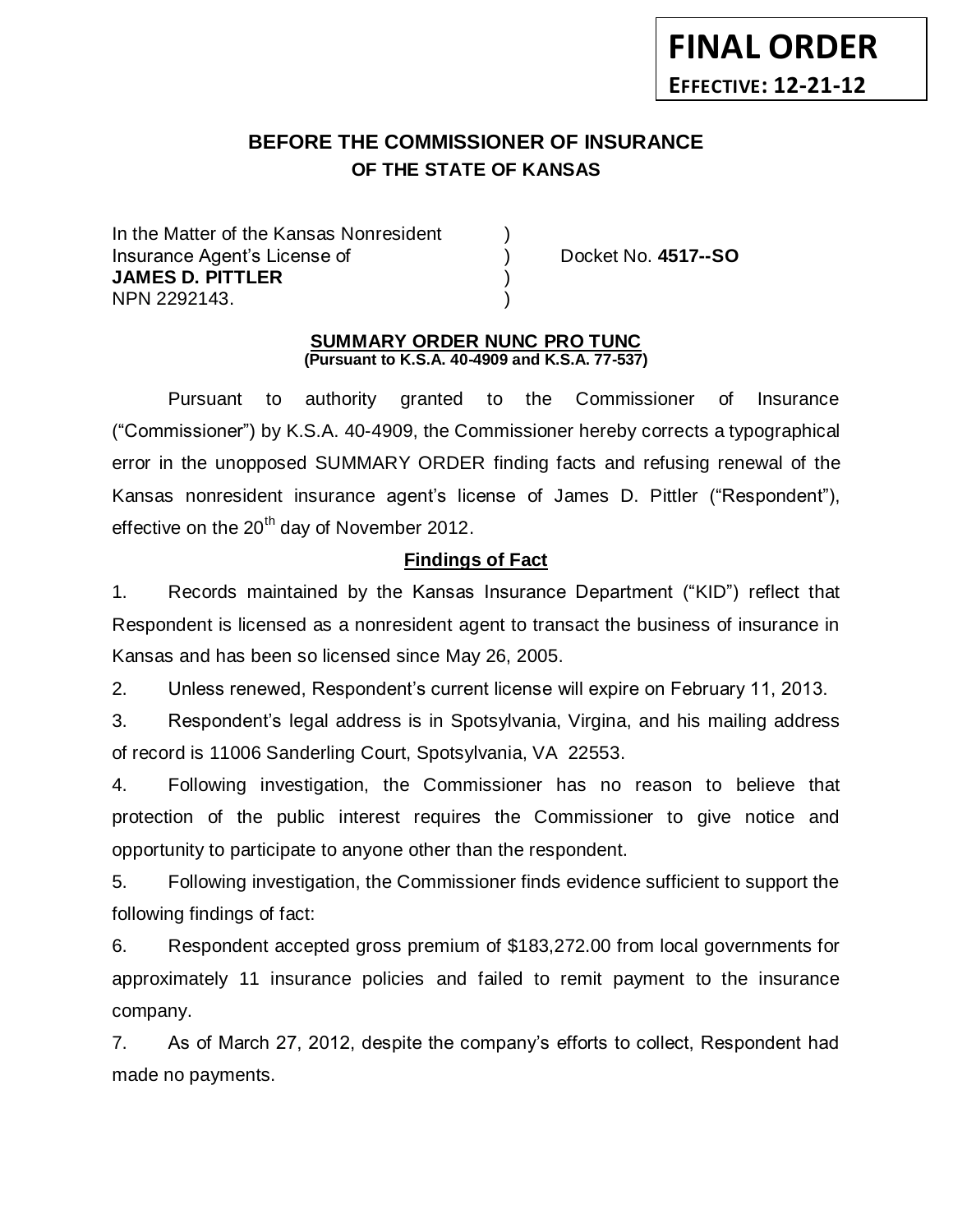8. By letter of April 24, 2012, addressed to Respondent at his mailing address of record, counsel for KID invited Respondent to reply within 15 business days if he disputed the foregoing facts.

9. Counsel for Respondent replied on May 8, 2012, stating that Respondent had hired an accountant to determine how the discrepancy occurred and requesting time to pay any premium owed.

10. KID agreed to review the matter in 60 days.

11. When Respondent had not provided additional information by October 18, 2012, counsel for KID again wrote to Respondent's attorney and advised that, absent a satisfactory explanation for the premium owed the company, KID intended not to renew Respondent's license.

12. To date, neither Respondent nor counsel for Respondent has replied, and the letter has not been returned.

13. Effective August 15, 2012, the South Carolina Director of Insurance revoked Respondent's South Carolina producer's license for placing insurance business without the appropriate authority and withholding insurance premium from insurers.

## **Applicable Law**

14. K.S.A. 2011 Supp. 40-4909(a) provides, in relevant part:

"The commissioner may deny, suspend, revoke or refuse renewal of any license issued under this act if the commissioner finds that the applicant or license holder has: . . .

(4) Improperly withheld, misappropriated or converted any moneys or properties received in the course of doing insurance business. . . .

(8) Used any fraudulent, coercive, or dishonest practice, or demonstrated any incompetence, untrustworthiness or financial irresponsibility in the conduct of business in this state or elsewhere.

(9) Had an insurance license, or its equivalent, denied, suspended or revoked in any other state, district or territory." K.S.A. 2011 Supp. 40- 4909(a).

15. The Commissioner may revoke any license issued under the Insurance Agents Licensing Act if the Commissioner finds that the interests of the insurer or the insurable interests of the public are not properly served under such license. K.S.A. 2011 Supp. 40-4909(b).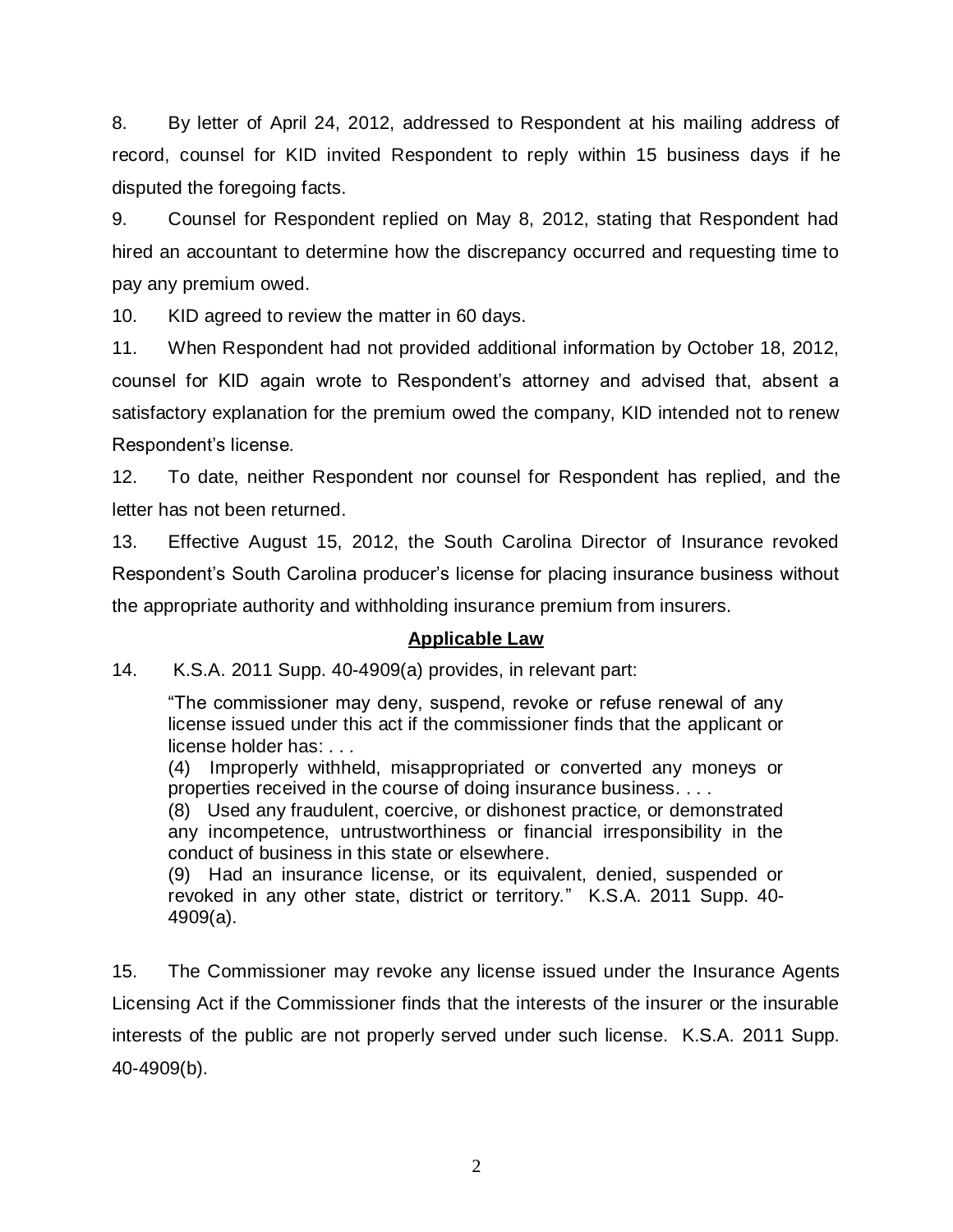#### **Conclusions of Law**

16. The Commissioner has jurisdiction over Respondent as well as the subject matter of this proceeding, and such proceeding is held in the public interest.

17. The Commissioner finds that Respondent's license may be revoked, suspended, or nonrenewed pursuant to K.S.A. 40-4909(a)(4) because Respondent has misappropriated or converted premium funds received in the course of doing insurance business.

18. The Commissioner finds that Respondent's license may be revoked, suspended, or nonrenewed pursuant to K.S.A. 40-4909(a)(8) because Respondent has either used a fraudulent, coercive, or dishonest practice or has demonstrated incompetence, untrustworthiness, or financial irresponsibility in business by failing to forward premium to the company or account for the funds.

19. The Commissioner finds that Respondent's license may be revoked, suspended, or nonrenewed pursuant to K.S.A. 40-4909(a)(9) because Respondent has had an insurance agent license, or its equivalent, revoked in South Carolina.

20. Based on the foregoing findings, the Commissioner concludes that sufficient grounds exist for the revocation of Respondent's insurance agent's license pursuant to K.S.A. 40-4909(a).

21. Based on the facts and circumstances set forth herein, it appears that the use of summary proceedings in this matter is appropriate, in accordance with the provisions set forth in K.S.A. 77-537(a), in that the use of summary proceedings does not violate any provision of the law, the protection of the public interest does not require the KID to give notice and opportunity to participate to persons other than Respondent, and after investigation, KID believes in good faith that the allegations will be supported to the applicable standard of proof.

#### **Policy to be Served**

22. Before issuing an insurance agent license, the Commissioner must determine that the applicant is qualified and has not committed any act that would be grounds for denial, suspension, or revocation. K.S.A. 40-4905(b). Further, the Commissioner may revoke any license issued under the Insurance Agents Licensing Act if the Commissioner finds that the interests of the insurer or the insurable interests of the

3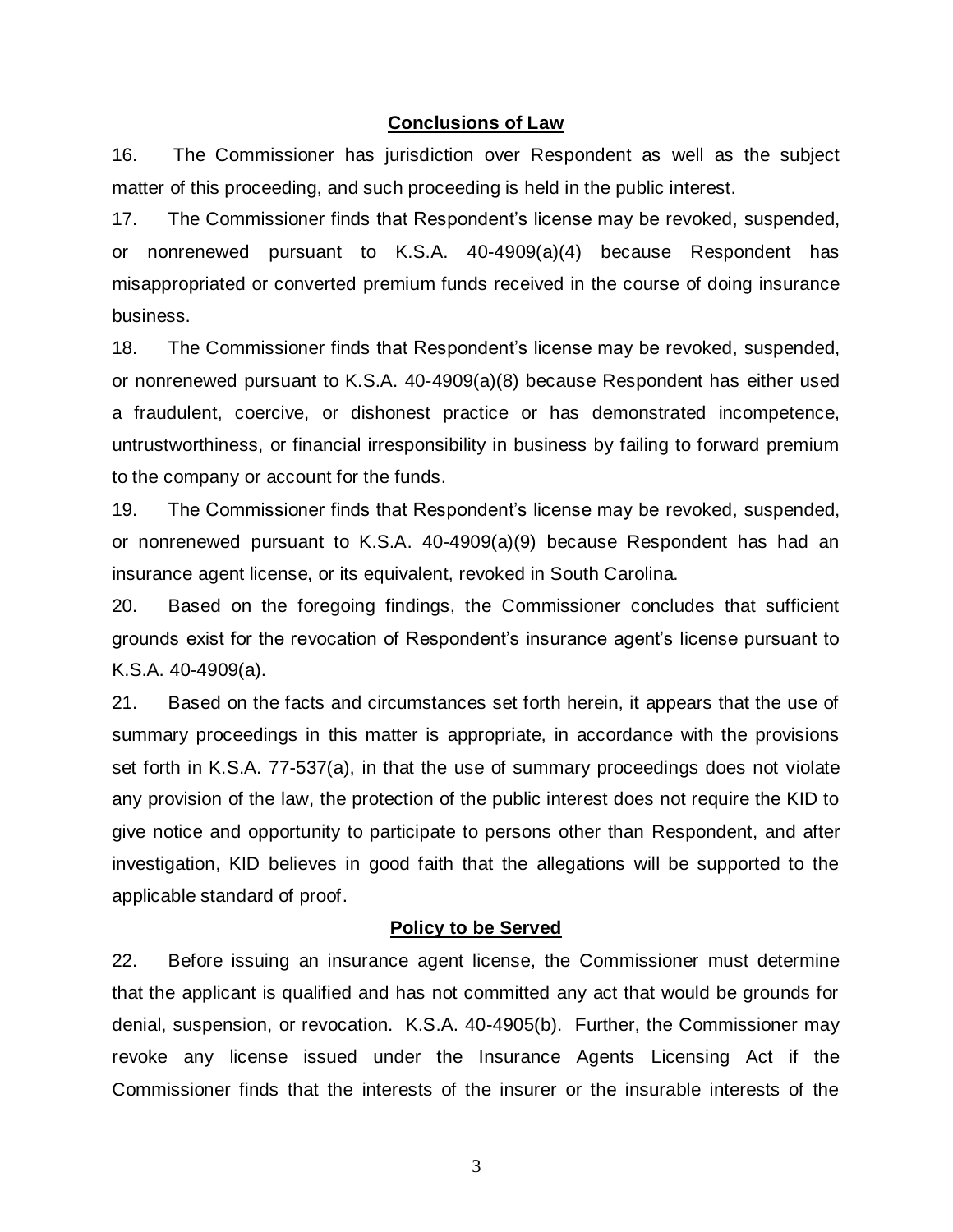public are not properly served under the license. The following action is necessary and appropriate to promote the security and integrity of the insurance business and protect insurance consumers by licensing, or continuing to license, persons or entities to sell, solicit, or negotiate insurance in the State of Kansas only if their conduct indicates they are both qualified and trustworthy.

**IT IS THEREFORE ORDERED BY THE COMMISSIONER OF INSURANCE THAT** the Kansas nonresident insurance agent's license of **JAMES D. PITTLER** shall expire on February 11, 2013, and not be renewed**. It is further ordered,** that **JAMES D. PITTLER** shall **CEASE and DESIST** from the sale, solicitation, or negotiation of insurance, doing any act toward the sale, solicitation, or negotiation of insurance, and/or receiving compensation deriving from the sale, solicitation, or negotiation of insurance in Kansas or on Kansas risks through business conducted on and after the expiration date of the license unless and until the license is reinstated by further order.

**It is further ordered**, pursuant to KSA 77-415(b)(2)(A), that this order is designated by KID as precedent.

# **IT IS SO ORDERED THIS \_\_3rd\_\_ DAY OF DECEMBER 2012, IN THE CITY OF TOPEKA, COUNTY OF SHAWNEE, STATE OF KANSAS.**



\_/s/ Sandy Praeger\_\_\_\_\_\_\_\_\_\_\_\_\_\_\_\_ Sandy Praeger Commissioner of Insurance

BY:

\_/s/ Zachary; J.C. Anshutz\_\_\_\_\_\_\_\_\_\_ Zachary J.C. Anshutz General Counsel